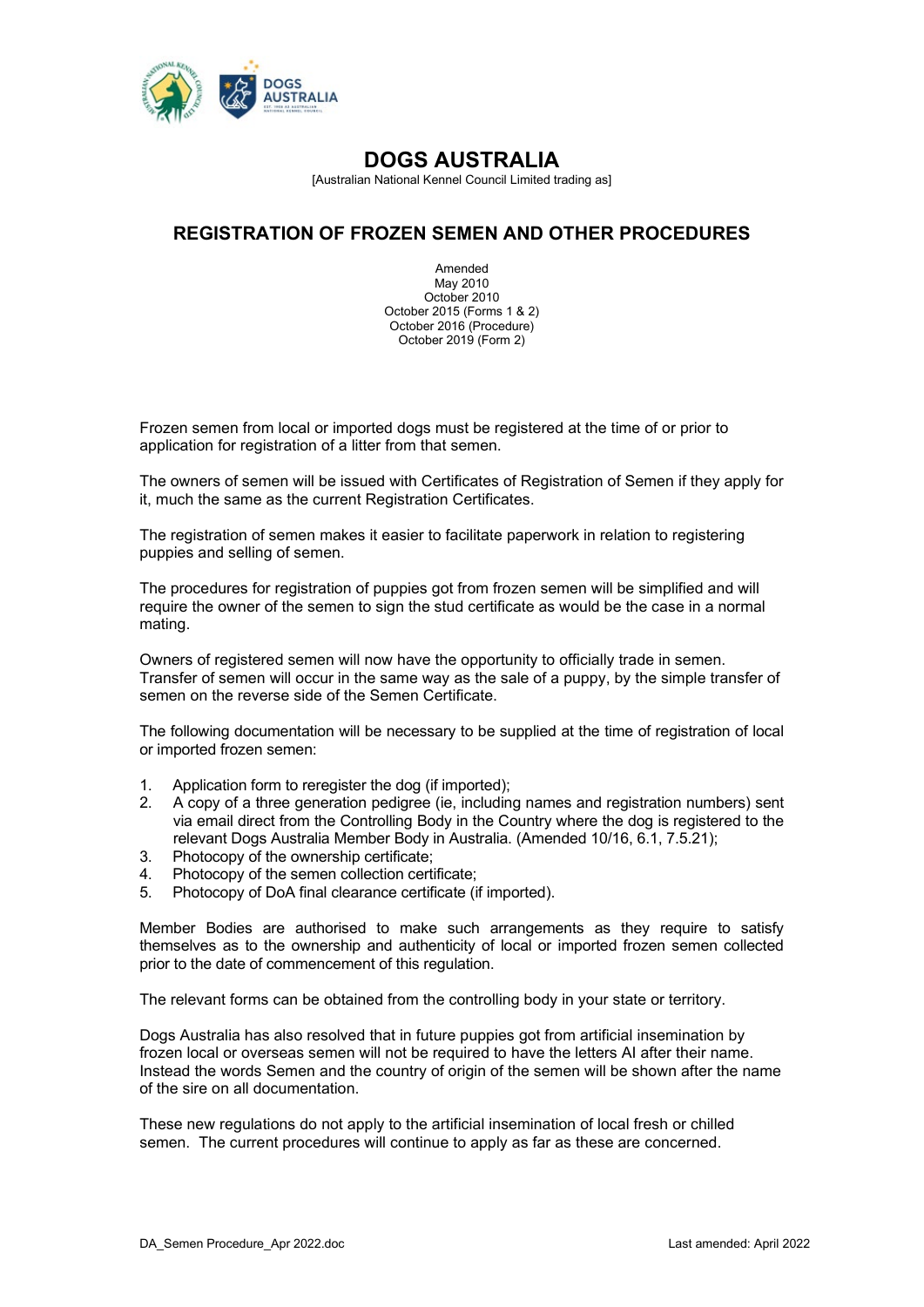

[Australian National Kennel Council Limited trading as]

# **CERTIFICATE OF COLLECTION OF SEMEN**

### **DETAILS OF DONOR DOG**

| Name of Dog <u>experiments and the contract of Dog</u>                                                            |                                                                                                                                                                                                                                      |
|-------------------------------------------------------------------------------------------------------------------|--------------------------------------------------------------------------------------------------------------------------------------------------------------------------------------------------------------------------------------|
|                                                                                                                   |                                                                                                                                                                                                                                      |
|                                                                                                                   |                                                                                                                                                                                                                                      |
|                                                                                                                   |                                                                                                                                                                                                                                      |
| Markings/Colour                                                                                                   | Date of Birth <b>Constanting Contract Constanting Constanting Constanting Constanting Constanting Constanting Constanting Constanting Constanting Constanting Constanting Constanting Constanting Constanting Constanting Consta</b> |
|                                                                                                                   |                                                                                                                                                                                                                                      |
| Owner/s Name (of Donor Dog) entertainment and the Contract of Donor Dog)                                          |                                                                                                                                                                                                                                      |
| Address Andreas Address Address Address Address Address Address Address Address Address Address Address Address A |                                                                                                                                                                                                                                      |
|                                                                                                                   |                                                                                                                                                                                                                                      |

#### **DECLARATION BY OWNER/S**

I/We hereby certify I/We are the registered owner/s of the above mentioned dog and that on  $1$ (date) the dog was presented to the under mentioned Semen Collector for semen collection. I/We hereby authorise the Semen Collector to undertake the collection of semen.

| Name of Owner/s |  |
|-----------------|--|
|                 |  |
| Signature/s     |  |
|                 |  |
| Date            |  |

*(Note: All owners are to sign this statement)*

#### **SEMEN COLLECTOR DECLARATION**

I hereby certify that on  $1 / 1$  (date) the above named dog was presented for semen collection and that semen was collected from this dog. At the time of the collection the donor dog was entire with both testes fully descended and in the scrotum.

| Semen type collected: Frozen | No. of Straws/Vials/Pellets collected<br> |
|------------------------------|-------------------------------------------|
| Signed                       |                                           |
| Name of Semen Collector      |                                           |
| Address                      |                                           |
|                              | Date                                      |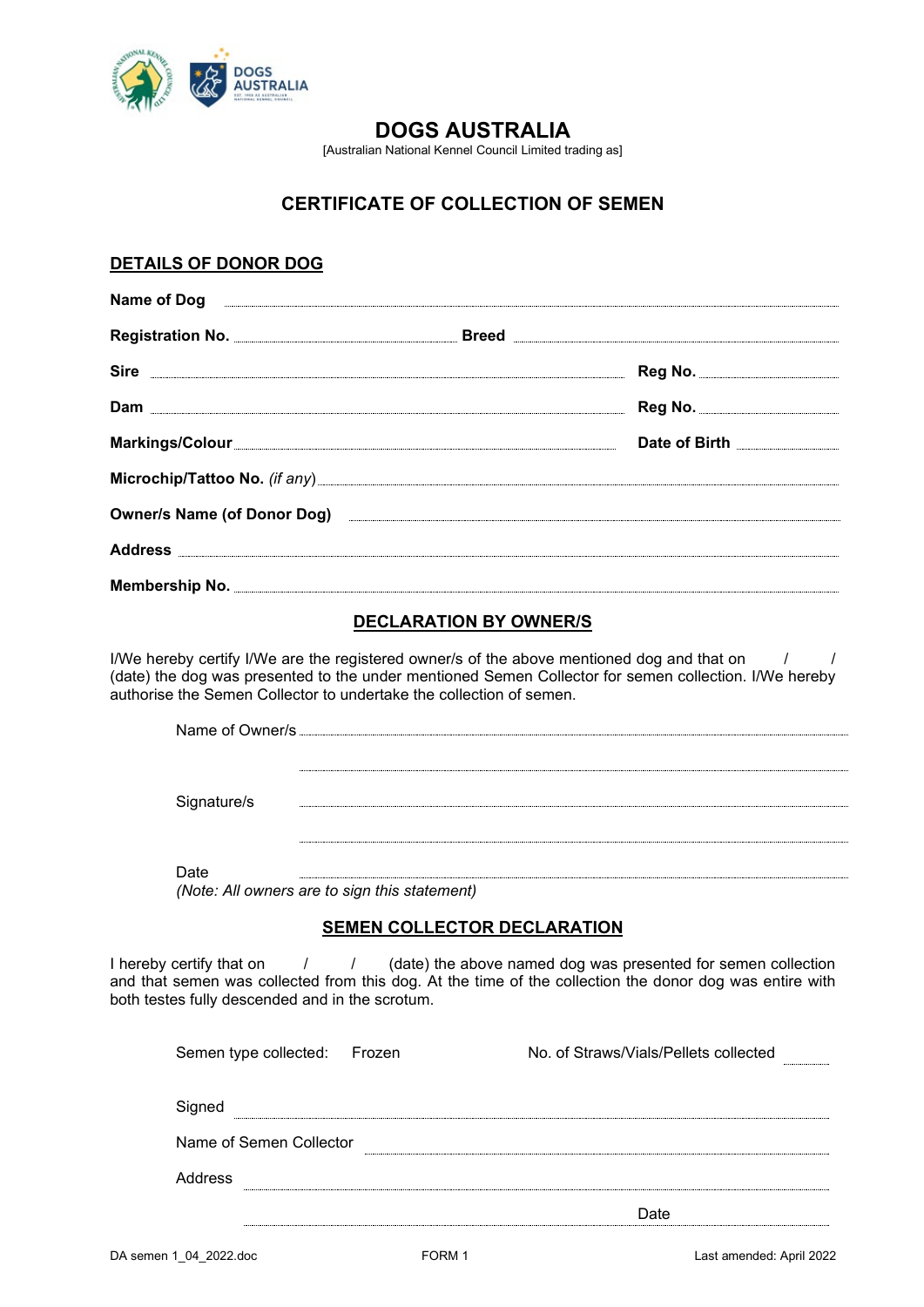

[Australian National Kennel Council Limited trading as]

# **APPLICATION FOR REGISTRATION OF SEMEN**

### **DETAILS OF SEMEN**

|                                                                                                                                                                                                                                     |  | (Please indicate)            |
|-------------------------------------------------------------------------------------------------------------------------------------------------------------------------------------------------------------------------------------|--|------------------------------|
|                                                                                                                                                                                                                                     |  |                              |
|                                                                                                                                                                                                                                     |  |                              |
| Name of Dog <u>expressions are constructed</u> and the set of Dog experience of Dog expressions and the set of Dog experience of Dog experience of Dog experience and the set of Dog experience of Dog experience of Dog experience |  |                              |
|                                                                                                                                                                                                                                     |  |                              |
| <b>Sire</b>                                                                                                                                                                                                                         |  |                              |
| <b>Dam</b>                                                                                                                                                                                                                          |  |                              |
|                                                                                                                                                                                                                                     |  | Date of Birth ______________ |
|                                                                                                                                                                                                                                     |  |                              |
|                                                                                                                                                                                                                                     |  |                              |
| <b>Address</b>                                                                                                                                                                                                                      |  |                              |
|                                                                                                                                                                                                                                     |  |                              |

#### **DECLARATION BY OWNER/S**

I/We hereby certify I/we are the registered owner/s of the above mentioned frozen semen and apply to have the semen registered in my/our name/s. I/We attach the Certificate of Collection of Semen (Form 1) and in the case of imported semen, an original or certified copy of a complete three generation pedigree of the dog issued by the Dogs Australia recognised Overseas Canine Controlling Body in the Country of which the dog is resident in, the necessary import/quarantine documentation and in the case of a non resident dog, the completed Re-registration application and fee.

| Signature/s                                  |        |                          |
|----------------------------------------------|--------|--------------------------|
| Date                                         |        |                          |
| Note: All owners are to sign this statement. |        |                          |
| <b>FOR OFFICE USE ONLY</b>                   |        |                          |
| REGISTRATION PAID \$                         | DATE   | <b>RECEIPT</b>           |
| RE-REGISTRATION FEE (if applicable) \$       |        |                          |
| DA semen 2 04 2022.doc                       | FORM 2 | Last amended: April 2022 |